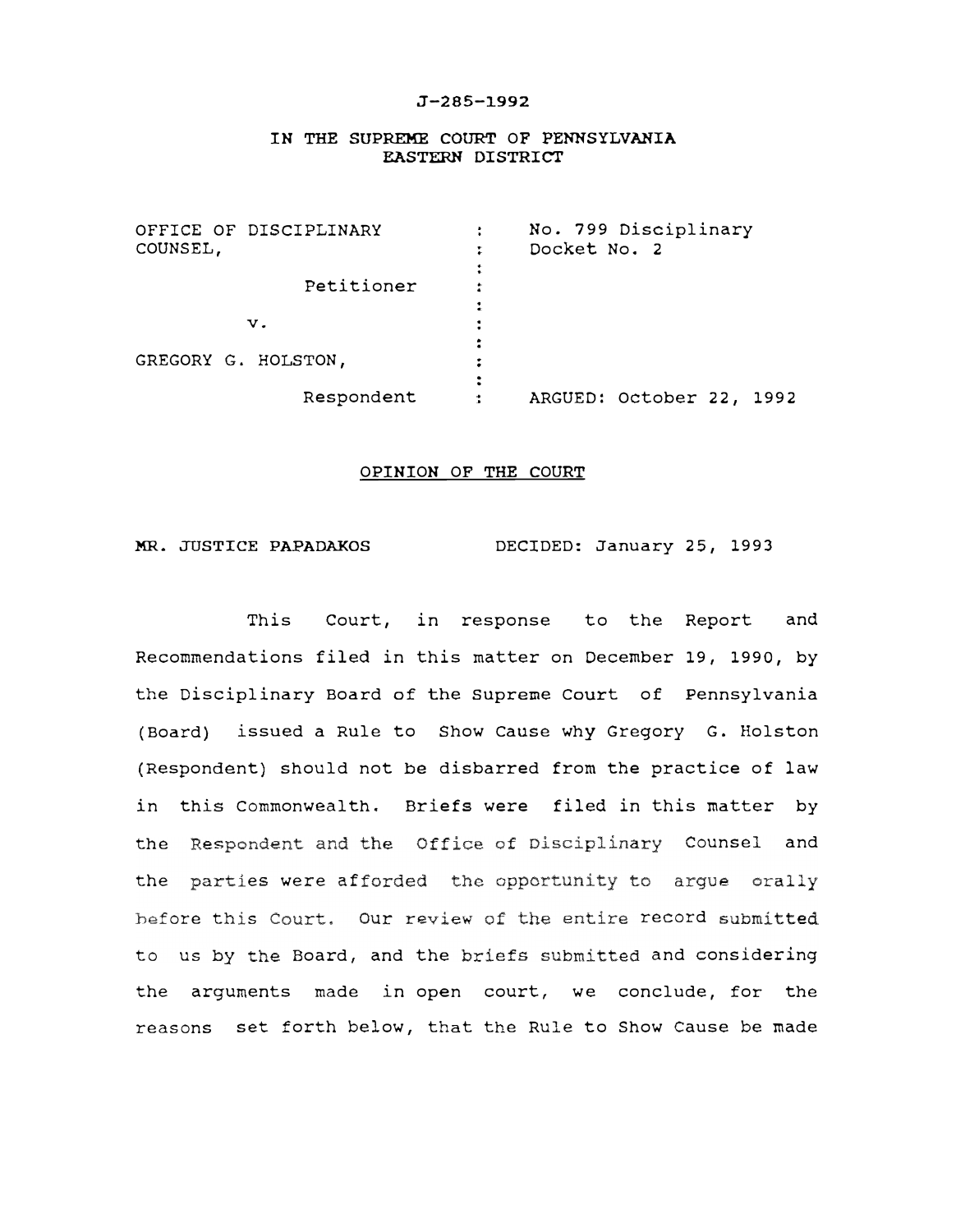absolute and that Respondent be disbarred from the practice of law in this.Commonwealth.

This matter was begun on November 22, 1989, upon Petition for Discipline filed by the Office of Disciplinary Counsel with the Board. The petition alleged that Respondent had violated various Rules of Professional Conduct in the course of handling **a** divorce matter. The Board referred the petition to a Hearing Committee, which held hearings and on June 13, 1990, filed its Report finding that Respondent had, in fact, violated the Rules of Professional Conduct and recommended that Respondent be suspended from the practice of law for six months.

The basic facts found by the Hearing Committee, which are admitted to by Respondent, are that he was admitted to the practice of law in this Commonwealth on May 5, 1986. He was retained by Richard Wofford of Philadelphia to represent him in a divorce and, on November 5, 1987, a Complaint in Divorce on Mr. Wofford's Complaint on Mrs. resulted in a return of "Not Found". behalf in the Court of Common Pleas of Philadelphia County, s initial attempt to serve Wofford through the Sheriff's Office,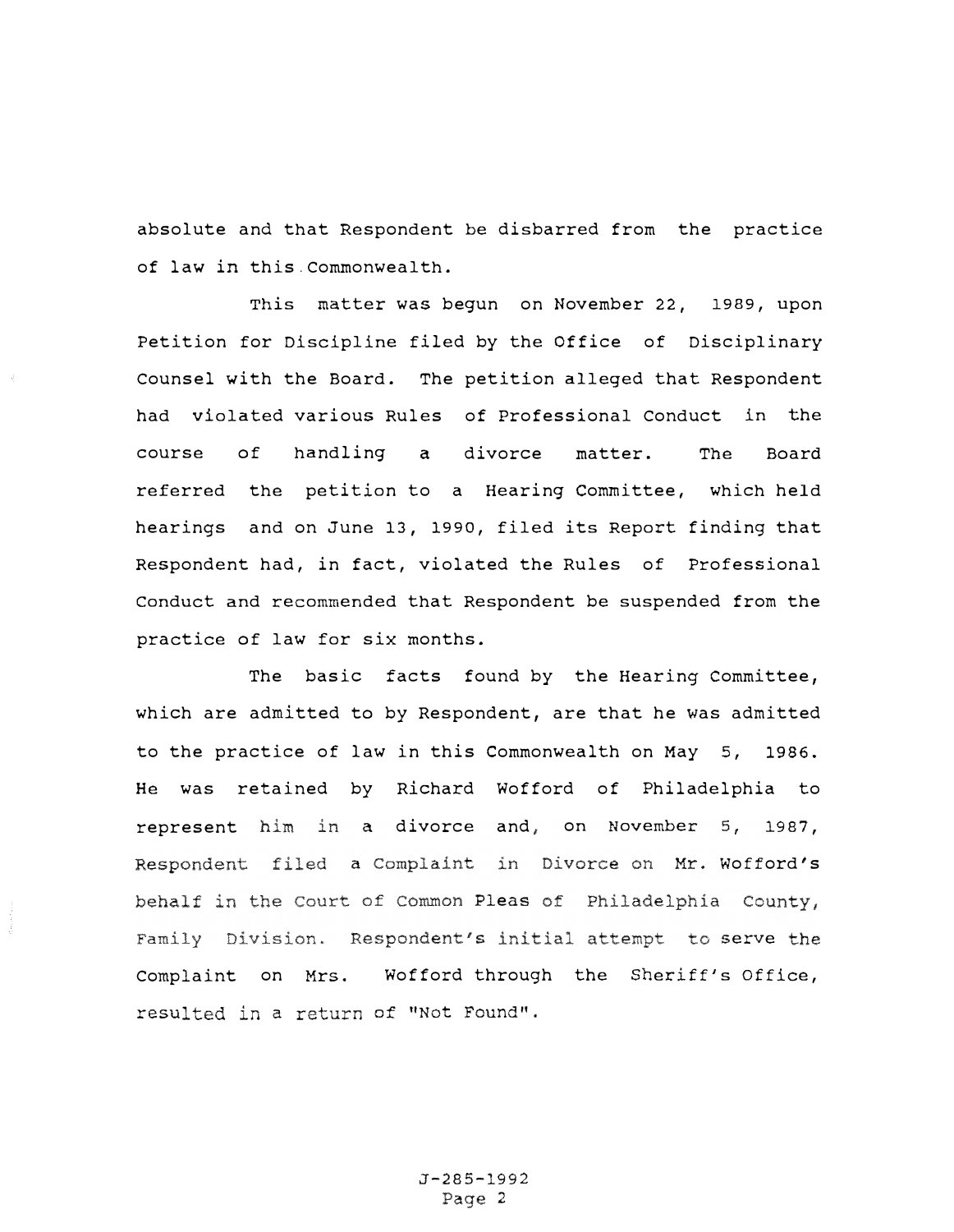As it later became apparent, Respondent did nothing else to serve the Defendant or to locate her whereabouts but some seven or eight months later when Mr. Wofford asked Respondent how his case was coming along, Respondent assured him that things were proceeding and in early August, 1988, Respondent informed his client that a decree in divorce had been granted.

On August 5, 1988, Respondent mailed a document to Mr. Wofford. The document purported to be a Decree in Divorce dated July 16, 1988, and carried the signed name of the Honorable Alex Bonavitacola, Judge of the Court of Common Pleas of Philadelphia County, along with a certificate purporting to verify the accuracy of the Court Decree.

on November 14, 1988, Respondent filed a petition to amend the complaint in divorce and a petition for special service by ordinary mail and on November 29, 1988, a hearing was held before Judge Bonavitacola on the two petitions and at this time the Court brought to Respondent's attention the decree dated July 16, 1988, and asked Respondent to tell where he had gotten it.<sup>1</sup>

<sup>1</sup>  the record how this decree came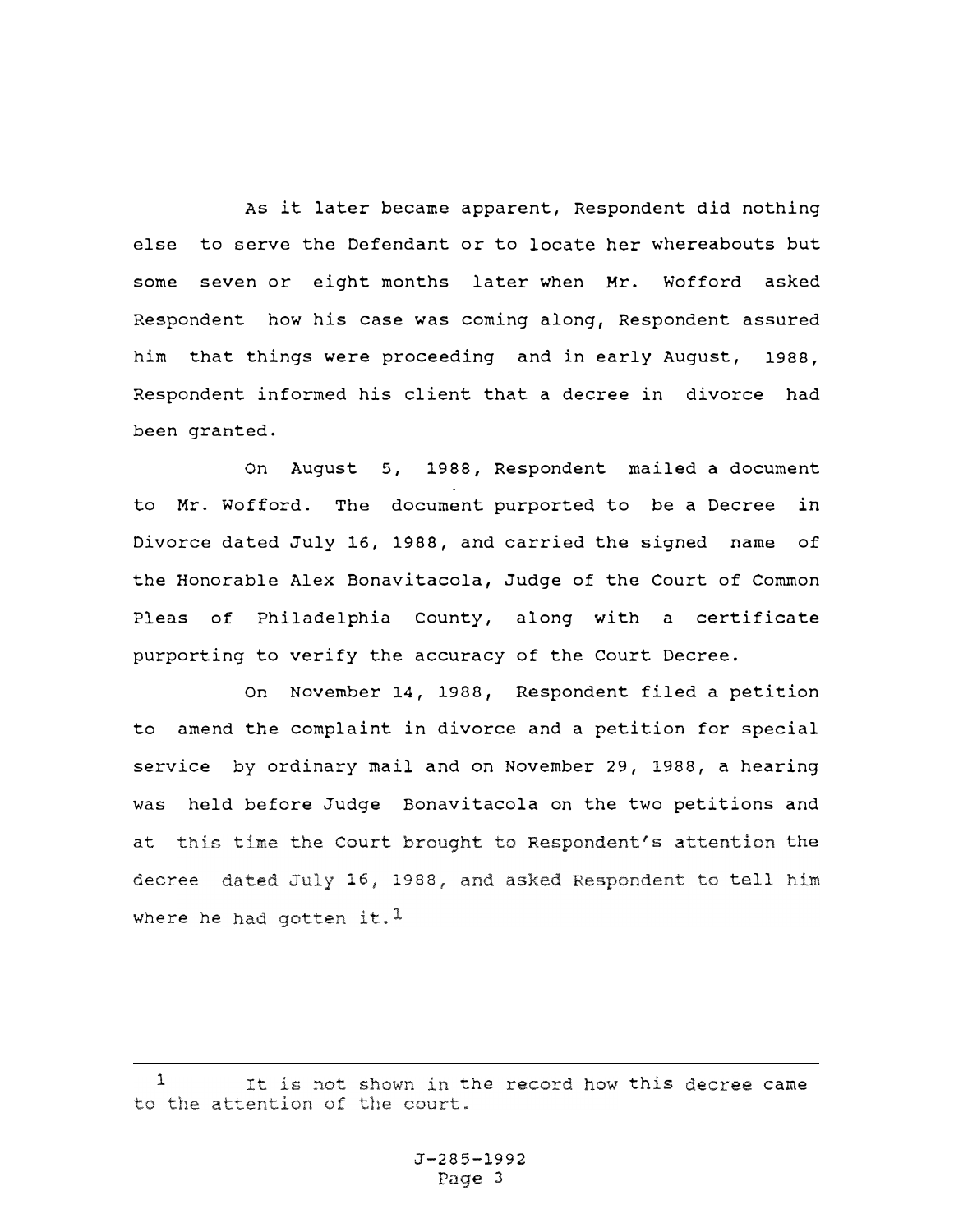In response to this direct question, Respondent lied and said that he did not know how he got the document or who prepared the order and certification. Shortly thereafter, Respondent met with Attorney Samuel c. Stretton, who advised him that his conduct in this matter was improper and that he should reveal to Judge Bonavitacola that he was responsible for forging the name of the judge to the decree he sent to Mr. Wofford. Respondent did so and, throughout these proceedings, he has admitted his wrongful conduct and has shown his remorse for having forged a court order and for lying to a court of law.

Respondent filed exceptions to the Report on June 21, 1990, asking that he receive a public censure in lieu of a suspension and the Office of Disciplinary Counsel filed its own request with the Board asking that Respondent be suspended from the practice of law for two years.

The Board adopted the findings of fact as found by the Hearing Committee and concluded, as a matter of law, that Respondent had violated the following Rules of Professional Conduct:

> a) RPC  $1.1$  - which requires an attorney to provide competent representation to a client;

> b) RPC 1.3 - which requires an attorney<br>to act with reasonable diligence and act with reasonable diligence and promptness in representing a client;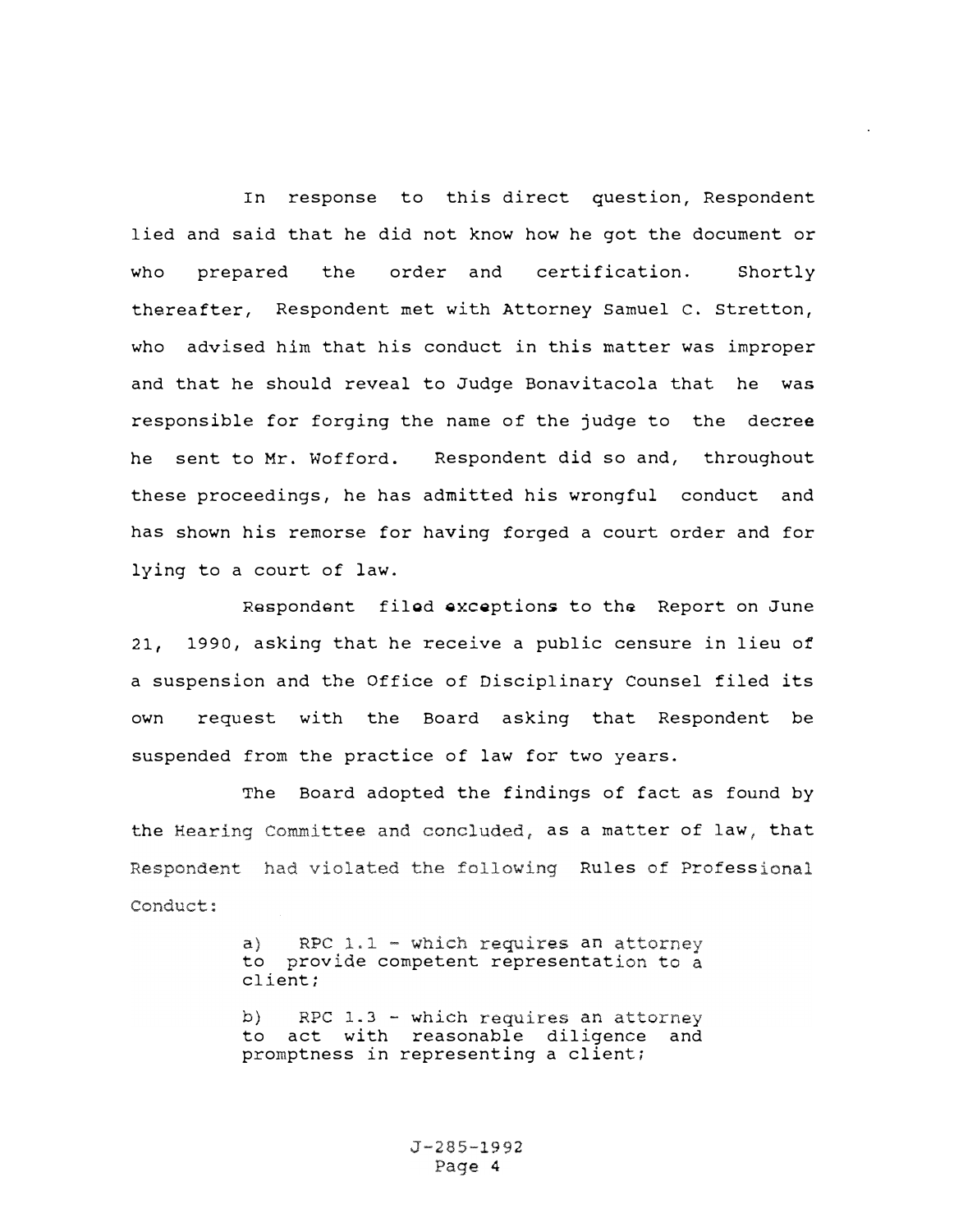c) RPC  $1.4(a)$  - which requires an attorney to keep a client informed of the status of a matter and promptly comply<br>with reasonable requests for reasonable information:

d) RPC 3.2 - which requires an attorney to make reasonable efforts to expedite litigation consistent with the interests of the client;

e) RPC  $3.3(a)(1)$  - which prohibits an attorney from knowingly making a false statement of material fact or law to a tribunal; and

f) RPC  $8.4(c)$  - which prohibits an attorney from engaging in conduct attorney from engaging involving dishonesty, fraud, deceit or misrepresentation.

In recommending discipline for these violations the Board took into consideration, Respondent's age, reputation in the community, and the fact that he admitted his misconduct and apologized for his behavior and concluded that a one year suspension would be appropriate to protect the public and ensure the integrity of the Bar.

Our review attorney disciplinary matters, of findings of either the Hearing Committee or the Disciplinary we may be enlightened by the decisions of those triers of fact who had the opportunity to observe the demeanor of the witnesses during their testimony. course, is de novo, and hence we are not bound by the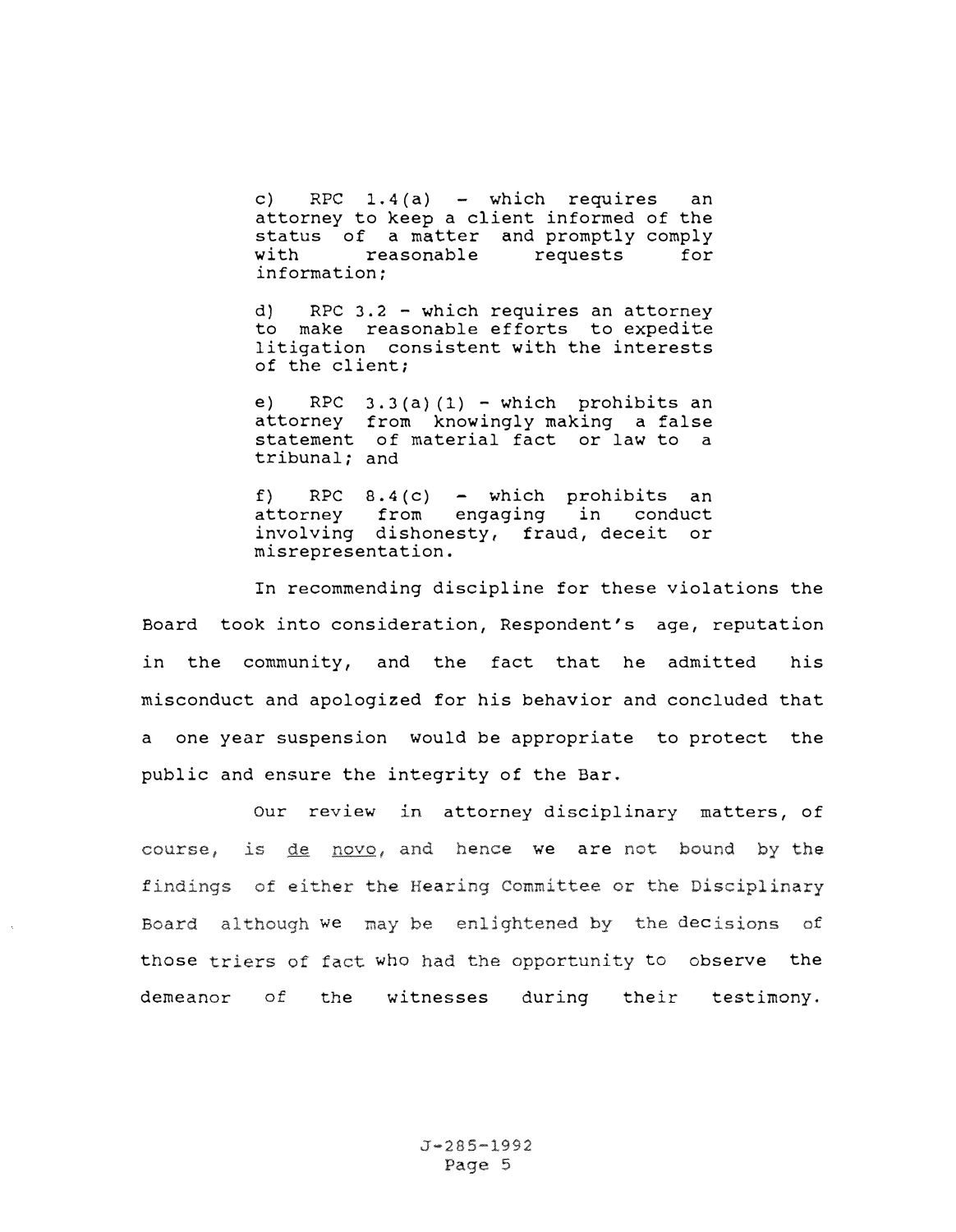Disciplinary Counsel y, Shorall, Pa. 4. 592 A.2d 1285 (1991); Office of Disciplinary counsel v. Stern, 515 Pa. 68, 526 A.2d 1180 (1987); Office of Disciplinary counsel v. Keller, 509 Pa. 573, 506 A.2d 872 (1986).

Our independent review of the record before us and all the facts therein, easily allow us to conclude that there is uncontradicted evidence which is sufficient to establish that the Respondent knowingly forged a court order and certificate and that upon being questioned on the origins of the document lied to a judicial authority. This conduct alone is more than adequate to establish a violation of Disciplinary Rules 3.3(a) {l) (which prohibits an attorney from knowingly making a false statement of material fact or law to a tribunal), and 8.4(c) (which prohibits an attorney from engaging in conduct involving dishonesty, fraud, deceit or misrepresentation).

Respondent's illegal conduct in forging a court document involves moral turpitude, was prejudicial to the ustice, and adversely aff<mark>ect</mark>s his f to practice law. We have defined moral turpitude <mark>as</mark> done knowingly contrary to justice, honesty, or good morals" (see <u>Office of Disciplinary</u> Counsel v. Simon, 510 Pa. 312, 507 A.2d 1215 (1986)), and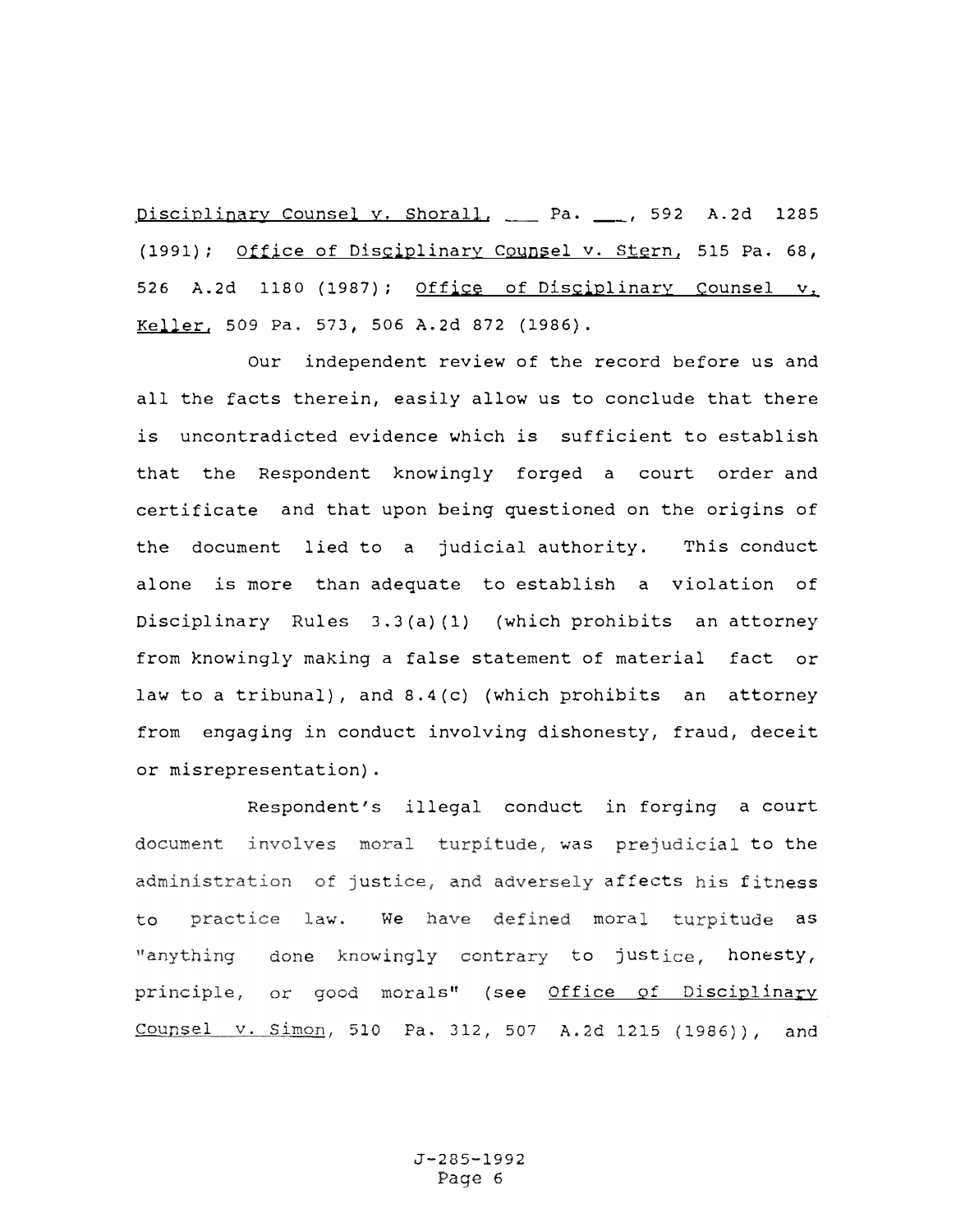there can be little room misrepresentation involves deceit and dishonesty of the kind included within for argument that the involved in forging a court document the scope of our definition of moral turpitude.

Respondent's impeding the discovery of the truth concerning the forgery by lying to the court is both contrary and prejudicial to the administration of justice and also adversely reflects on his fitness to practice law. We have already indicated that we strongly condemn a lack of veracity to judicial authorities because such conduct undermines the integrity of the very process that an attorney swears to uphold. In Montgomery County Bar Association v. Hecht, 456 Pa. 13, 317 A.2d 597 (1974), we stated, "False swearing in a judicial proceeding is certainly an egregious species of dishonesty and is surely also patently prejudicial to the administration of justice." 456 Pa. at 21, 317 A.2d at 602.

In addition, Respondent neglected the divorce which Mr. Wofford had hired him to handle and in so doing violated sciplinary Rules 3.2 (which requires an attorney to make reasonable efforts to expedite l  $n$  interests of the client), Rule 1.4(a) (which requires an attorney to keep a client informed of the status of a matter and promptly comply with reasonable requests for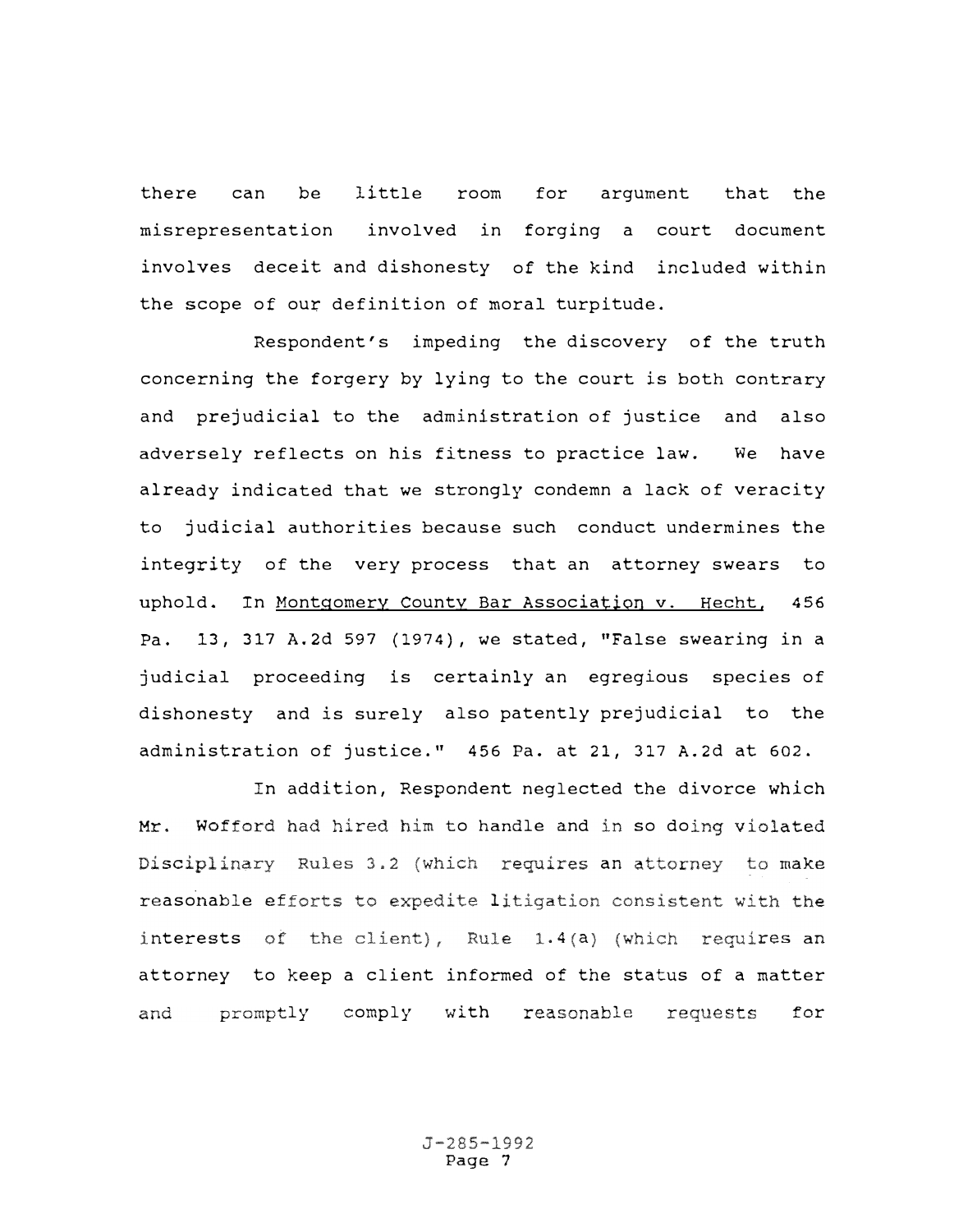information), Rule 1.3 (which requires an attorney to act with reasonable diligence and promptness in representing a client) and Rule 1.1 (which requires an attorney to provide competent representation to a client).

The Hearing Committee and the Board in this case found violations of all these Disciplinary Rules and we are satisfied to adopt their factual findings and conclusions concerning the violations to the Disciplinary Rules as our own and the only matter remaining for our consideration is the appropriate discipline to be imposed.

In Office of Disciplinary Counsel v. Grigsby, 493 Pa. 194, 425 A.2d 730 (1981), we noted that the purpose of the Code of Professional Responsibility and the Rules of Disciplinary Enforcement is to protect the public, the profession, and the courts. Whenever an attorney is dishonest, that purpose is served by disbarment. 493 Pa. at 201, 425 A.2d at 733.

Respondent's conduct demonstrates a callous disregard for the very integrity of the judicial process and calls for the most severe sanction. In an attempt to diminish the gravity of his misconduct and lessen the consequences stemming from his actions, Respondent argues in mitigation that he was under extreme pressure in his personal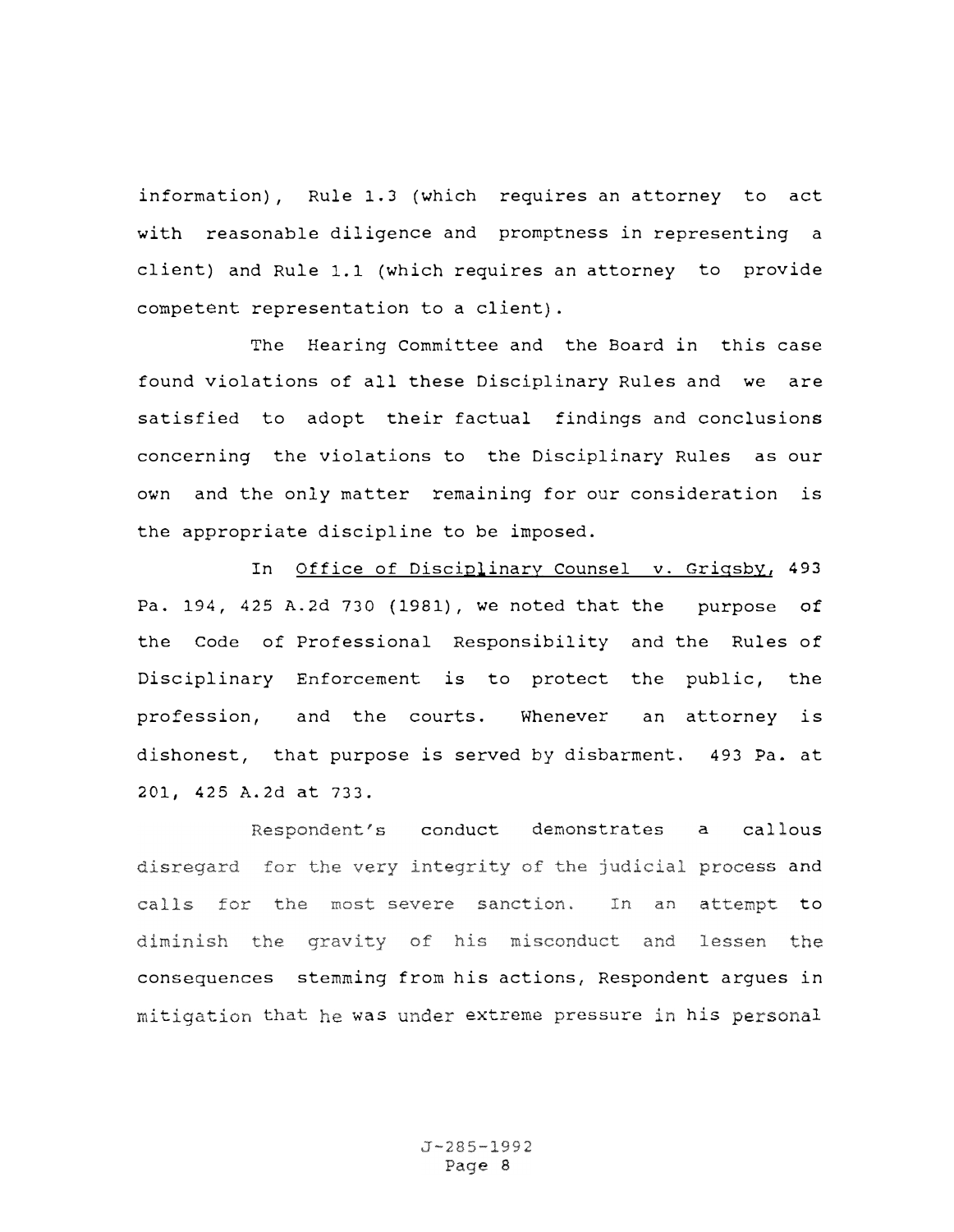life, that his wife was pregnant at the time and they were financially insecure; that once he realized his error he admitted his misconduct to Judge Bonavitacola and is remorseful for his actions; that he successfully completed the divorce for Mr. Wofford and refunded the fee he had been initially given and that he is very active in church and community affairs.

While all these factors are to be taken into consideration they cannot mitigate offenses which we have considered hitherto to be reprehensible and of the most egregious nature. In re: Oxman, 496 Pa. 534, 437 A.2d 1169 (1981); Office of Disciplinary Counsel v. Campbell, 463 Pa. 472, 345 A.2d 616 (1975); Montgomery County Bar Association v. Hecht, 456 Pa. 13, 317 A.2d 597 (1974):

> False swearing in a judicial proceeding<br>is certainly an egregious species of is certainly an egregious species dishonesty and is surely also patently prejudicial to the administration of<br>justice. This is doubly so when it is a This is doubly so when it is a lawyer who is the perjurer.

footnote following this passage we quoted a speech given by Daniel Webster to the Charleston, South Carolina Bar on May 10, 1847, where he astutely comments:

> Tell me a man is dishonest, and I will answer he is no lawyer. He cannot be, because he is careless and reckless of justice; the law is not his heart, is not the standard and rule of his conduct.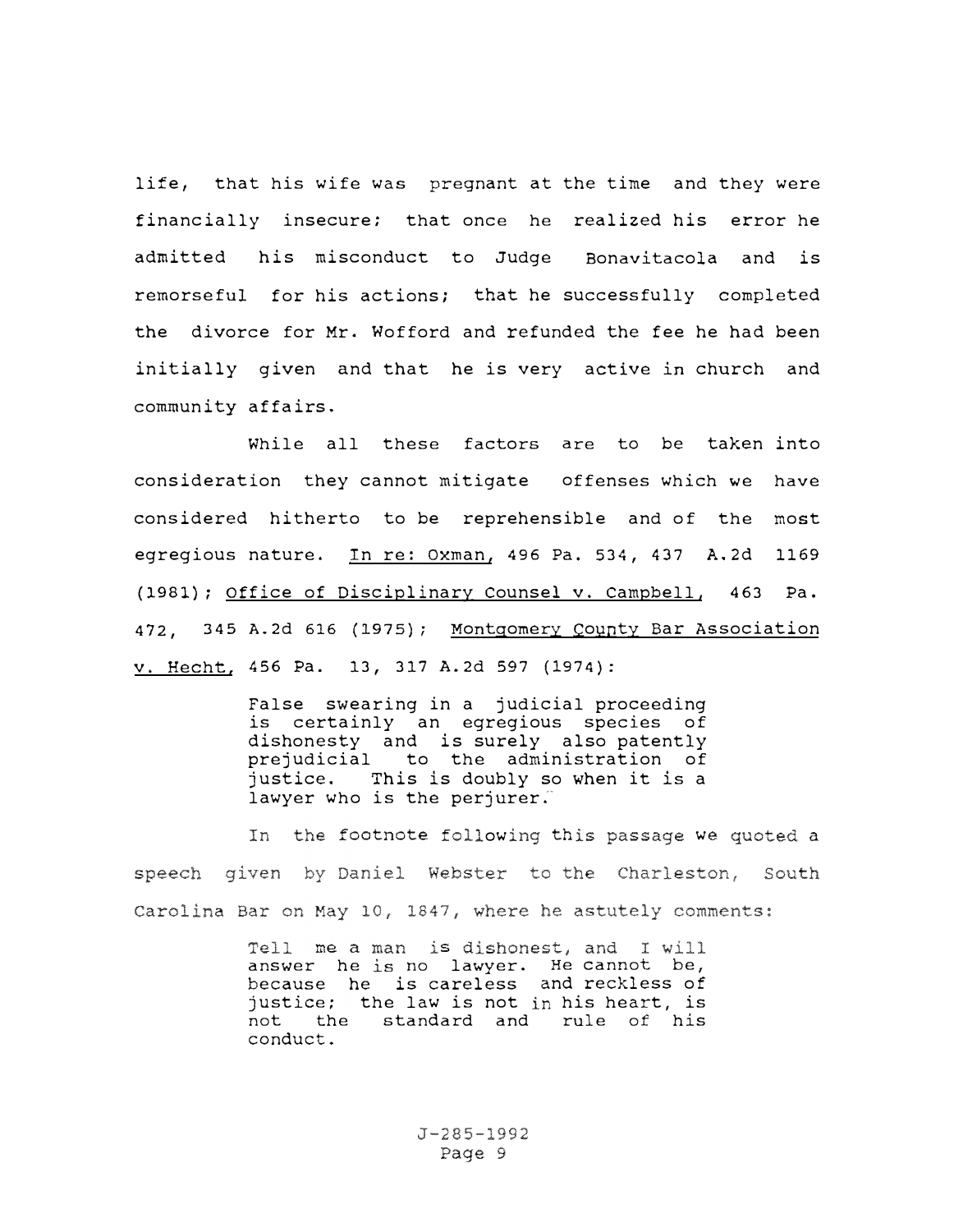We have likened false swearing in the nature of a crime of crimen falsi, since it involves a falsehood which injuriously affects the administration of public justice and, therefore, is an infamous offense. In re: Gottesfeld, 245 Pa. 314, 91 A. 494 (1914). The same can be said of forgery which has always been understood as an attack upon the state and, therefore, was originally prosecuted as treason. See, Toll, Pennsylvania Crimes Code Annotated, Comment to Section 4101, at page 461.

Respondent has acted dishonestly and has demonstrated his unfitness to continue practicing law. Truth is the cornerstone of the judicial system and a license to practice law requires allegiance and fidelity to truth. Respondent's lying to the court and dishonesty in forging a court order are the antithesis of these requirements. Accordingly, we deem disbarment to be the appropriate remedy in this case and order that the Rule to Show Cause Why Respondent Should Not Be Disbarred be made Absolute. Gregory G. Holston, is disbarred from the practice of law within the Commonwealth of Pennsylvania. It is further ordered that he shall comply with the provisions of Rule 217, Pa.R.D.E. Respondent shall also pay costs, if any, to the Disciplinary Board pursuant to Rule 208(g), Pa.R.D.E.